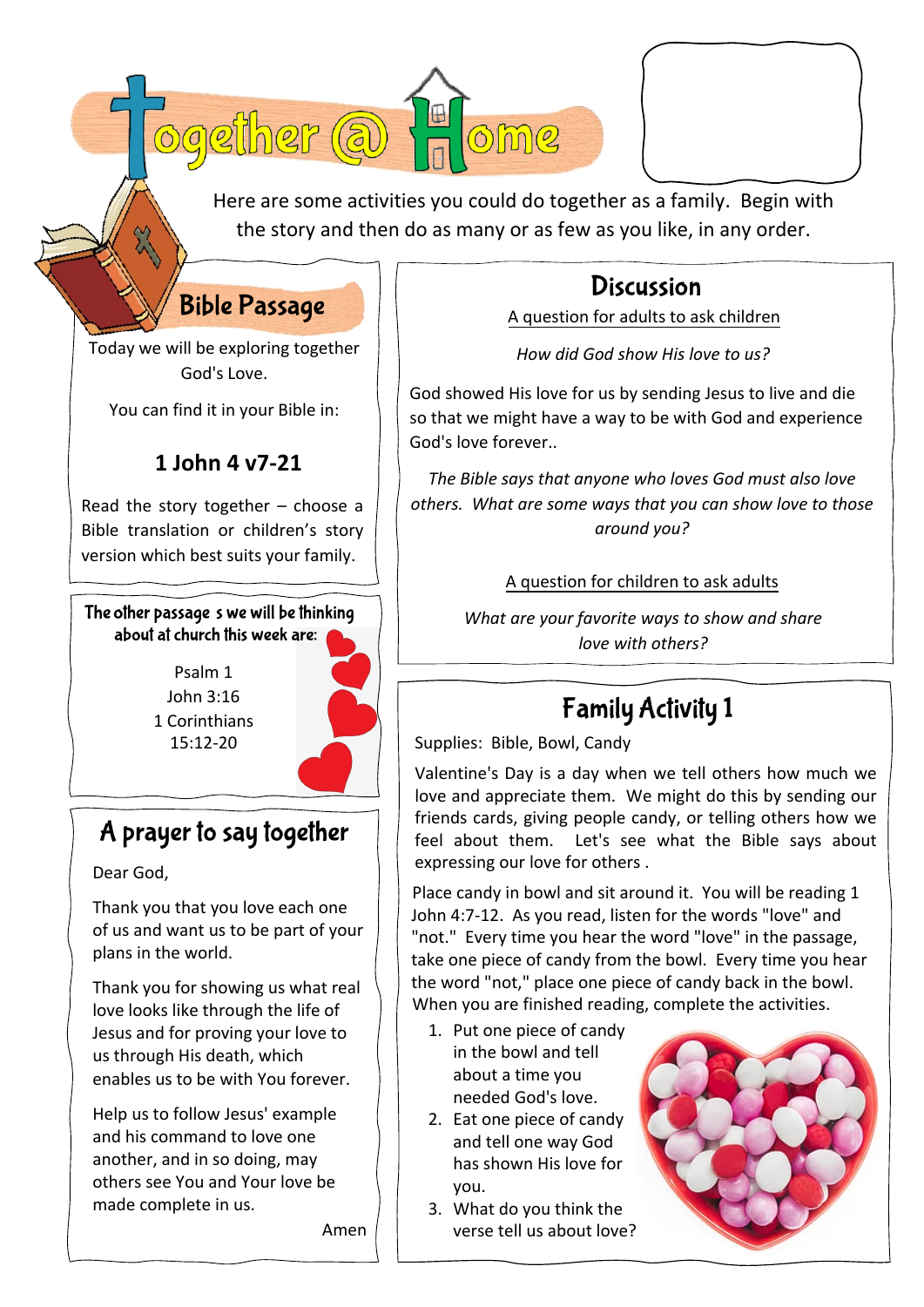

### A verse to remember

### 1 John 4 v 19 We love because God first loved us.

To learn this verse together, you could come up with some actions to help you remember it or decorate the verse on a piece of paper or card together and put it up somewhere to remind you of it through the week.

## **Family Activity 2**

**Writing Love Letters:** On Valentine's Day we focus on loving others. It's important that we express our love for others; that pleases God. Most important, we want to show our love for the One who loves us most--  $\mathcal{L}_L$ God. Think of the many ways God shows love to you.

Now, let's create a Valentine's Day card for God to show God our love!

- Using paper, markers, and other items for decoration, create a Valentine's Day card for God.
- Write a message to God expressing your love.
- What are some ways you can show your love for God in the coming week?

#### How Can You Show Love?

Showing love is more than just saying "I love you" or giving a gift to someone.

Draw a line from each story to a way you can show love.

If this happens...

You are working puzzles with your little sister. She takes longer to finish than you do.

Your friend gets a new popular video game for his birthday.

Your mother asks you to put away your Legos and help her set the table.

Your brother asks to play with your action figure.



You can show love by...

Not being jealous of your friend

Not being selfish with your toys

Not being irritable to your mother

Being patient with your sister

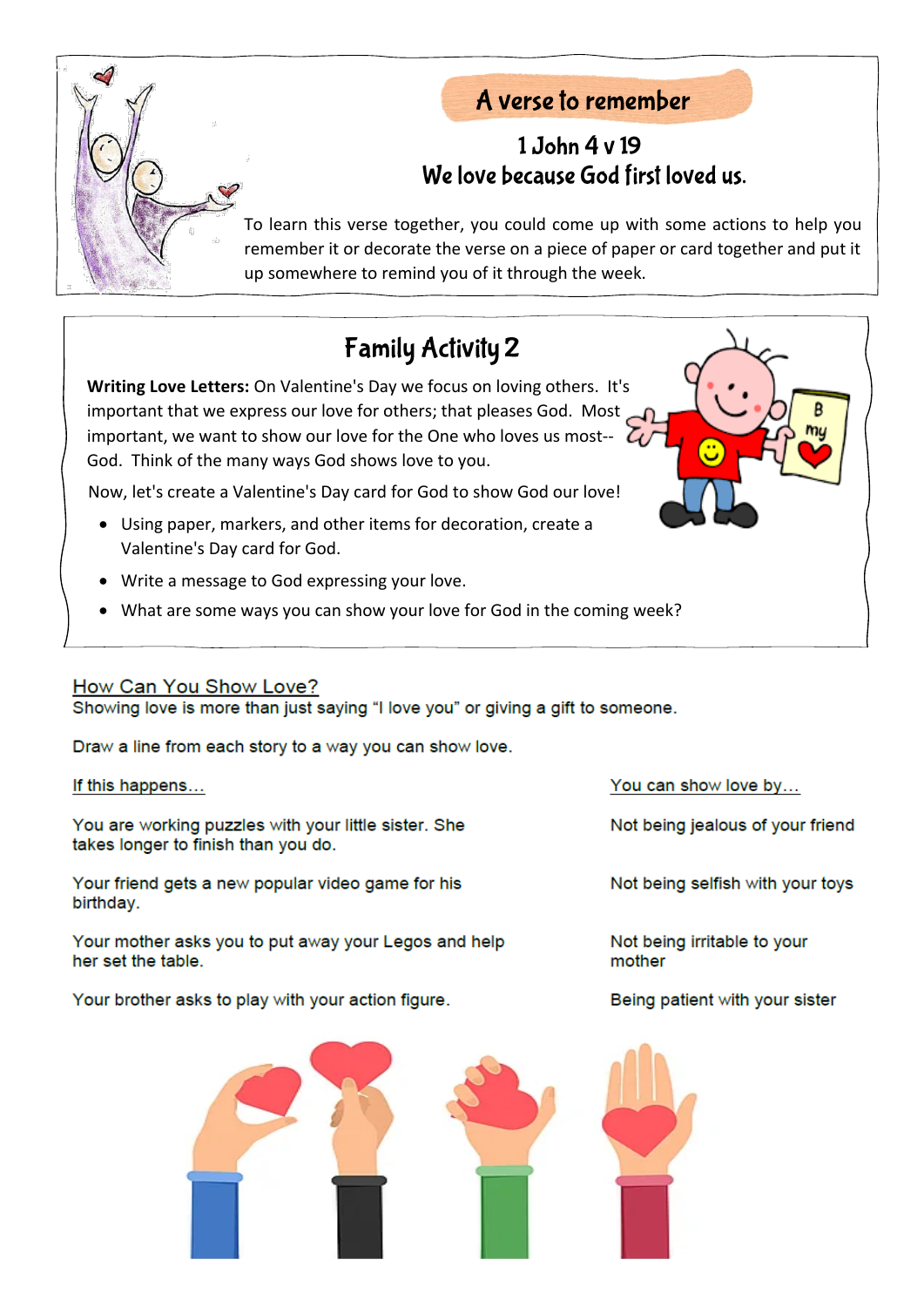